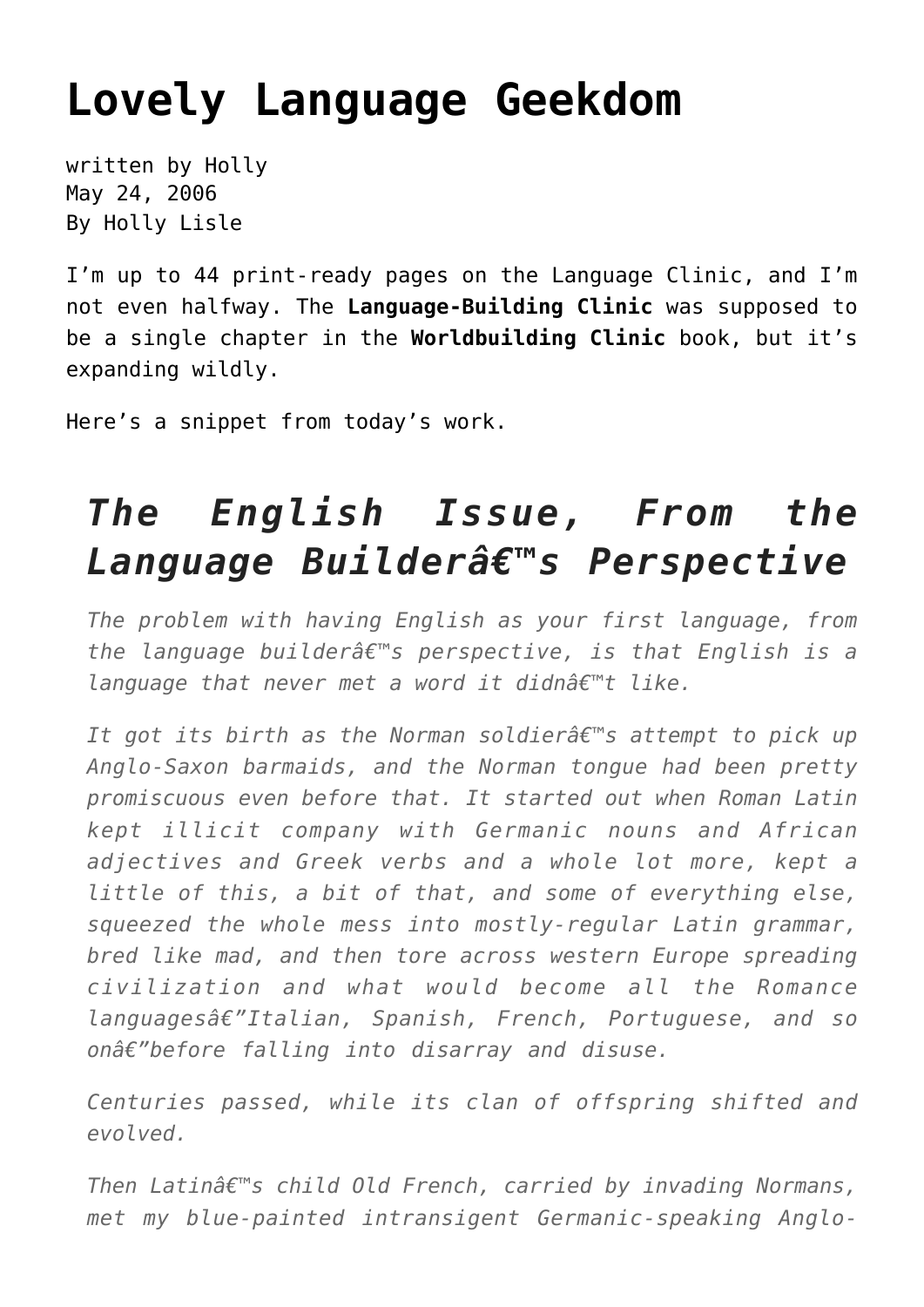*Saxon ancestor horde, and in the crash, all of Latinâ€*<sup>™</sup>s *beautiful, logical rules broke, and Normans with their squishy Latinate multi-syllable soft sounds careened into rough-edged Celts and the advent of four-letter words that only had four letters.*

*Since then, English, the bastard child of frequent and messy cultural collisions, has gone on to add words from every other language on the planet that ever had an idea it didn't already contain. It has freely coined words when its speakers came up with concepts for which there were no words. It has cheerfully embraced, and then co-opted, and frequently mangled, the grammars and vocabularies of other places and peoples, under the absolute certainty that even though there were already a hundred ways to say "Dinner was great,â€*∏ *having a hundred and one ways would be better.*

*English speakers have never accepted the limitations of the language. They have always just built more language to accommodate their needs, and then encouraged everyone else to jump onboard. Think Silicon Valley and the explosion of techie terms as a recent example of this. English goes anywhere and does anything, never takes No! for an answer,* and even though *itâ€*<sup>™</sup>s a beast to learn well, can be picked *up in a workable basic form by just about anyone, anywhere, using tons of words new speakers already know (because English raided their language for vocabulary a century or five ago.)*

*Every rule in English has an exception, or half a dozen of them, every part of speech has sections that have been tacked on like body parts to Frankenstein's monster, and everything you can say one way, you can say at least a dozen other ways, and probably closer to a hundred.*

*Because of this, English speakers (and therefore Englishspeaking language builders) have built into their subconscious minds this inherent linguistic sense that*